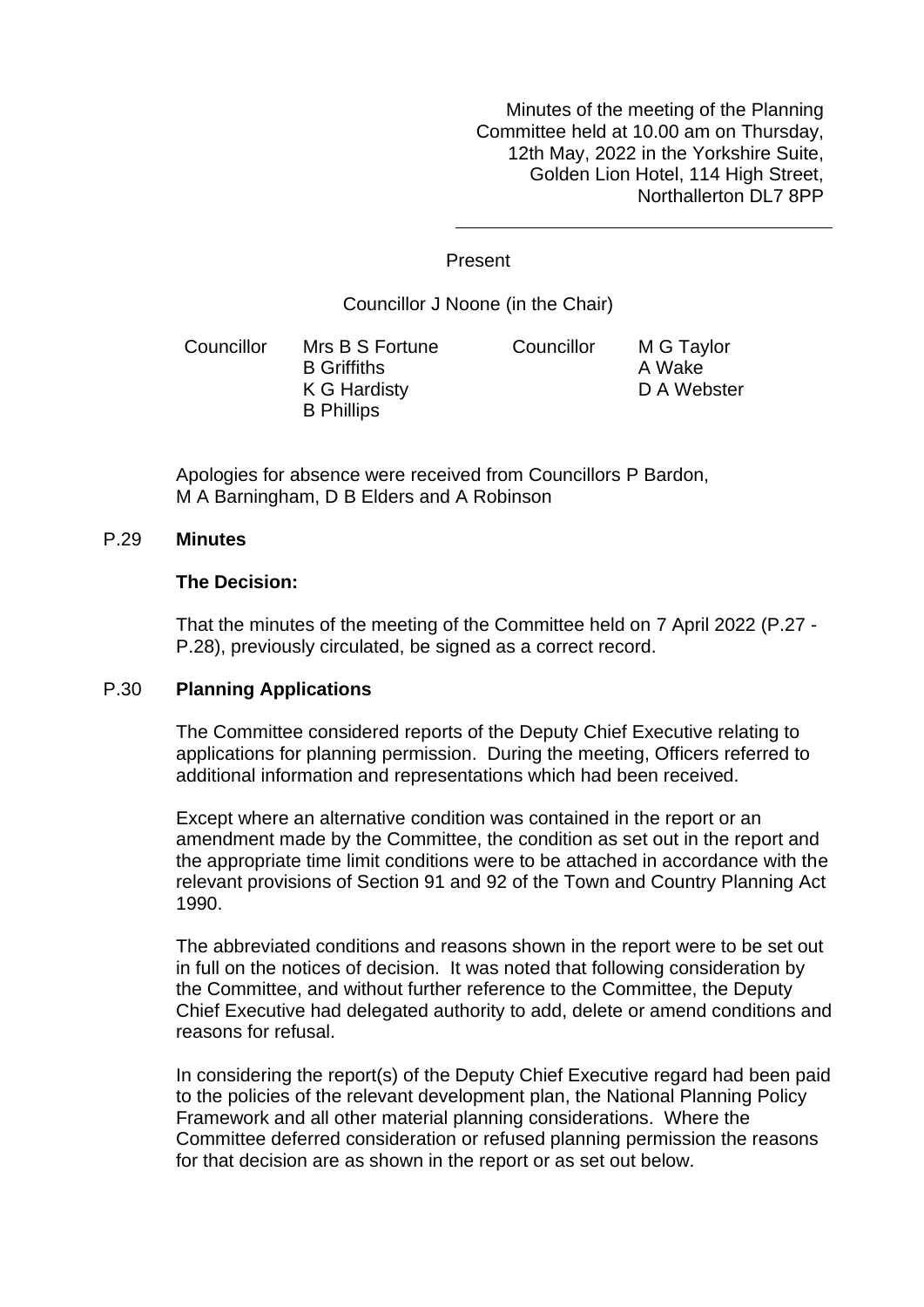Where the Committee granted planning permission in accordance with the recommendation in a report this was because the proposal is in accordance with the development plan the National Planning Policy Framework or other material considerations as set out in the report unless otherwise specified below. Where the Committee granted planning permission contrary to the recommendation in the report the reasons for doing so and the conditions to be attached are set out below.

# **The Decision**

That the applications be determined in accordance with the recommendation in the report of the Deputy Chief Executive, unless shown otherwise:-

(1) 22/00303/FUL - Construction of a residential development comprising 14no dwellings at Land off Calvert Way, Bedale for Arncliffe Homes Ltd

Permission Granted subject to an additional condition to remove permitted development rights for extensions (including roof alterations) to houses within the development and a further condition to require an approved scheme for the boundary treatment to ensure the continued maintenance of the existing hedge along the boundary of 14 and 16 Pinewood Grove.

(The applicant's agent, Alistair Flatman, spoke in support of the application).

(2) 21/00730/FUL - Change of use and extension of existing agricultural building and land to mixed agricultural and commercial use at Skate Beck Farm Great Busby for Mrs R Stevenson

Defer to obtain further information on potential noise impact, storage arrangements, the flood risk assessment and a sequential assessment of alternative sites in the area.

The decision was contrary to the recommendation of the Deputy Chief Executive.

(The applicant's agent, Jonathan Saddington, spoke in support of the application.)

(3) 21/01775/OUT - Application for outline planning permission with some matters reserved (considering access) for the construction of two dwellings with domestic garages for both plots (amended drainage details received 01.02.22) at Land to the south of The Acorns, West of Bell Lane, Huby for Mr & Mrs Shorrocks

## Permission Refused

(The applicant's agent, Jonathan Saddington, spoke in support of the application.)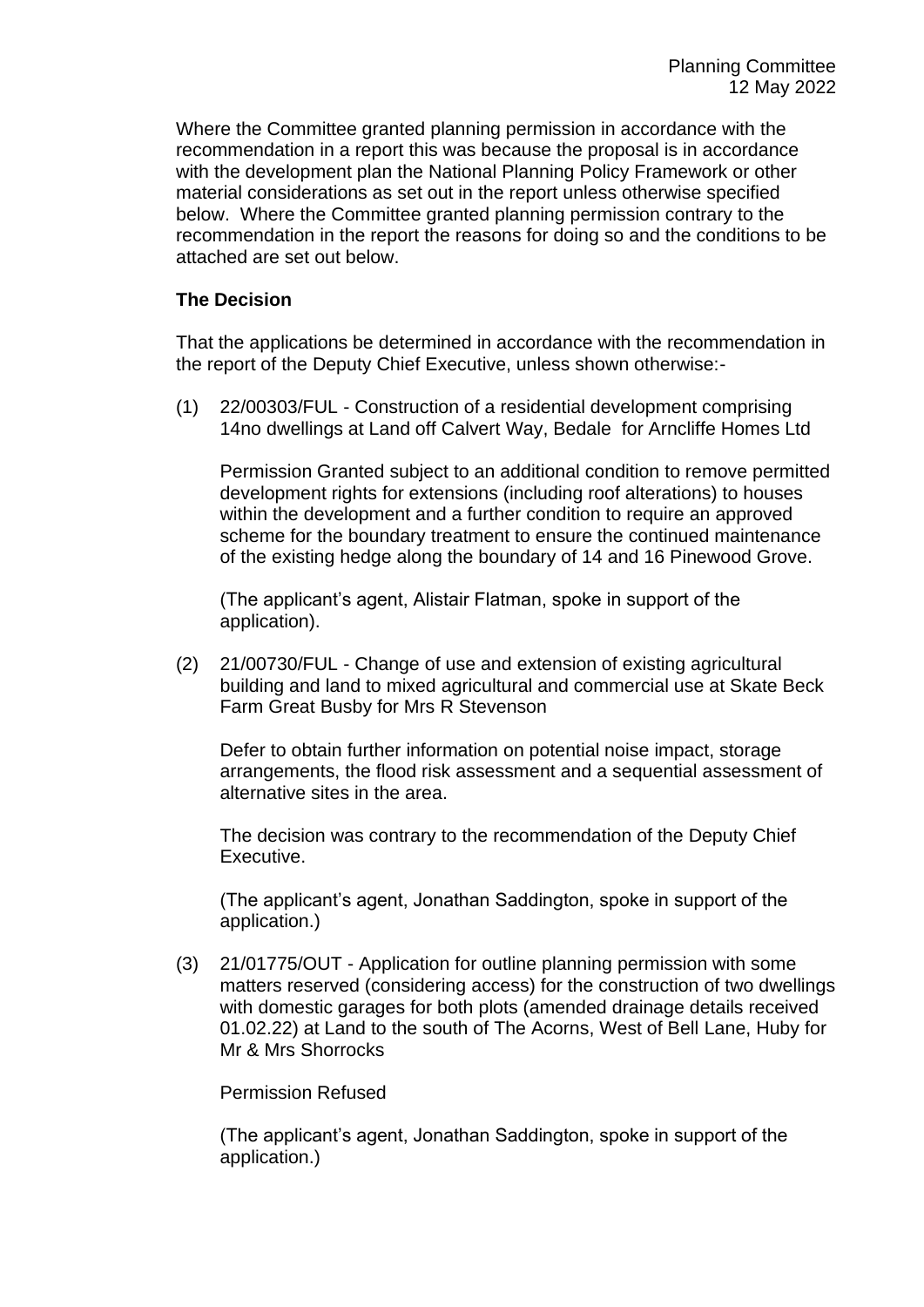(4) 21/03048/OUT - Outline application with access, layout and scale considered (appearance and landscaping reserved) for 4 dwellings at Helderleigh, Easingwold Road, Huby for Period Pine Doors

Defer to consider an alternative layout to mitigate impact of neighbouring stables.

The decision was contrary to the recommendation of the Deputy Chief Executive.

(The applicant's agent, Judy Walkland, spoke in support of the application.)

Note: The meeting adjourned at 11.45am and reconvened at 1.30pm.

(5) 20/02448/FUL - Erection of a detached dwelling, extension to and alteration of existing outbuilding amended plans received at Land adjacent Old Manor House, Scruton for Mr and Mrs Exelby

Permission Granted subject to a small amendment to condition 3 to include clarification regarding roof and wall materials and an additional condition limiting height of boundary fence adjacent to Public Right of Way to 1m

(The applicant, Fiona Bage, spoke in support of the application.)

(6) 22/00321/FUL - Application for the erection of a steel framed building for use as a light industrial workshop, utilising existing access at Field House Equestrian, Field House, Ham Hall Lane, Scruton for R Wright

Defer to to consider the noise assessment in the context of other buildings; the access and provision of passing places; clarification of the business case for the development, linkage between the two businesses and how this potentially could be secured, the potential to use existing vacant buildings on the site and if retained as a new building, consideration of moving the building away from neighbours and drainage arrangements.

The decision was contrary to the recommendation of the Deputy Chief Executive.

(Nikki Cooper, on behalf of the applicant, spoke in support of the application.)

(Andrew Wright spoke objecting to the application.)

(7) 21/02972/MRC - Variation of conditions attached to Application Reference Number: 14/01130/FUL-Construction of a (Use Class D1) day care, education, training and (Use Class C2) respite facilities for adults with learning and other difficulties at Depot, Skutterskelfe, Yarm for Noble Charitable Trust